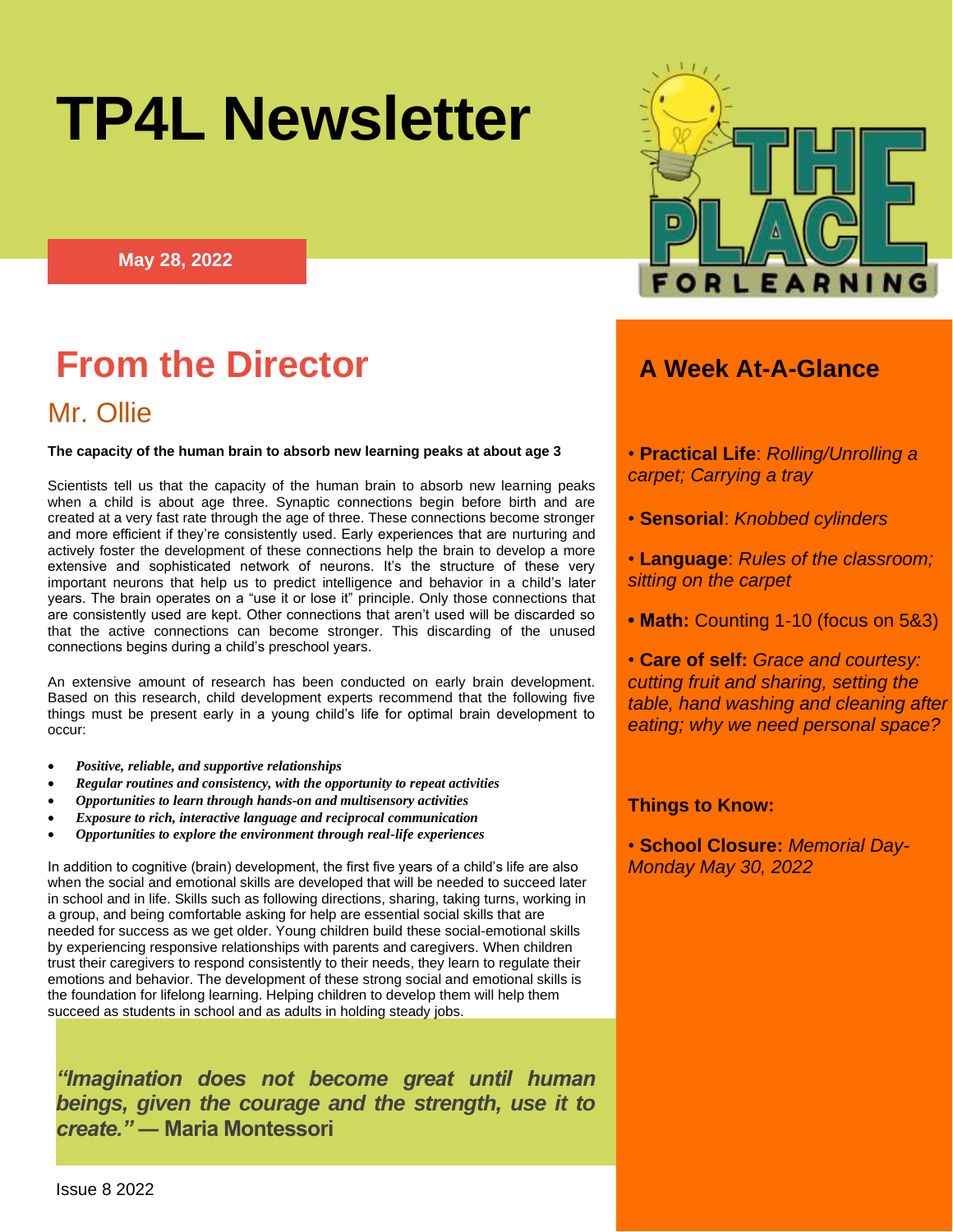## **Ladybugs**

## *Ms. Ivonne*

**Reflection of this past week**:

This week, our little Ladybugs focused on Our Environment @ Home, the Letter E, Numbers 1-10, focusing on #5 and #3, and what a rectangle looks like. We also learned about belly breathing using Ms. Ivonne's chimes and smelled rosemary and lemon. Some children even tasted the lemon while we practiced sharing and learned about personal space and catching a bubble.



We created a bedroom picture using glue and cut-outs, and talked about our family and community during our many walks to the park, where we let out our wiggles.

For science, we watched our lima beans sprout roots. One of the beans is growing into a plant. We pretended to be teachers, fire and police workers, or waitresses during dramatic play or expanded our language by working with our blocks and community dolls. We traced the letter E and made paper plate elephants using paint and glue.

We began drawing our family portraits, listened to Jazz, and explored art using various media. We planned a picnic for Thursday, but the weather did not permit it. We will try it again next week.











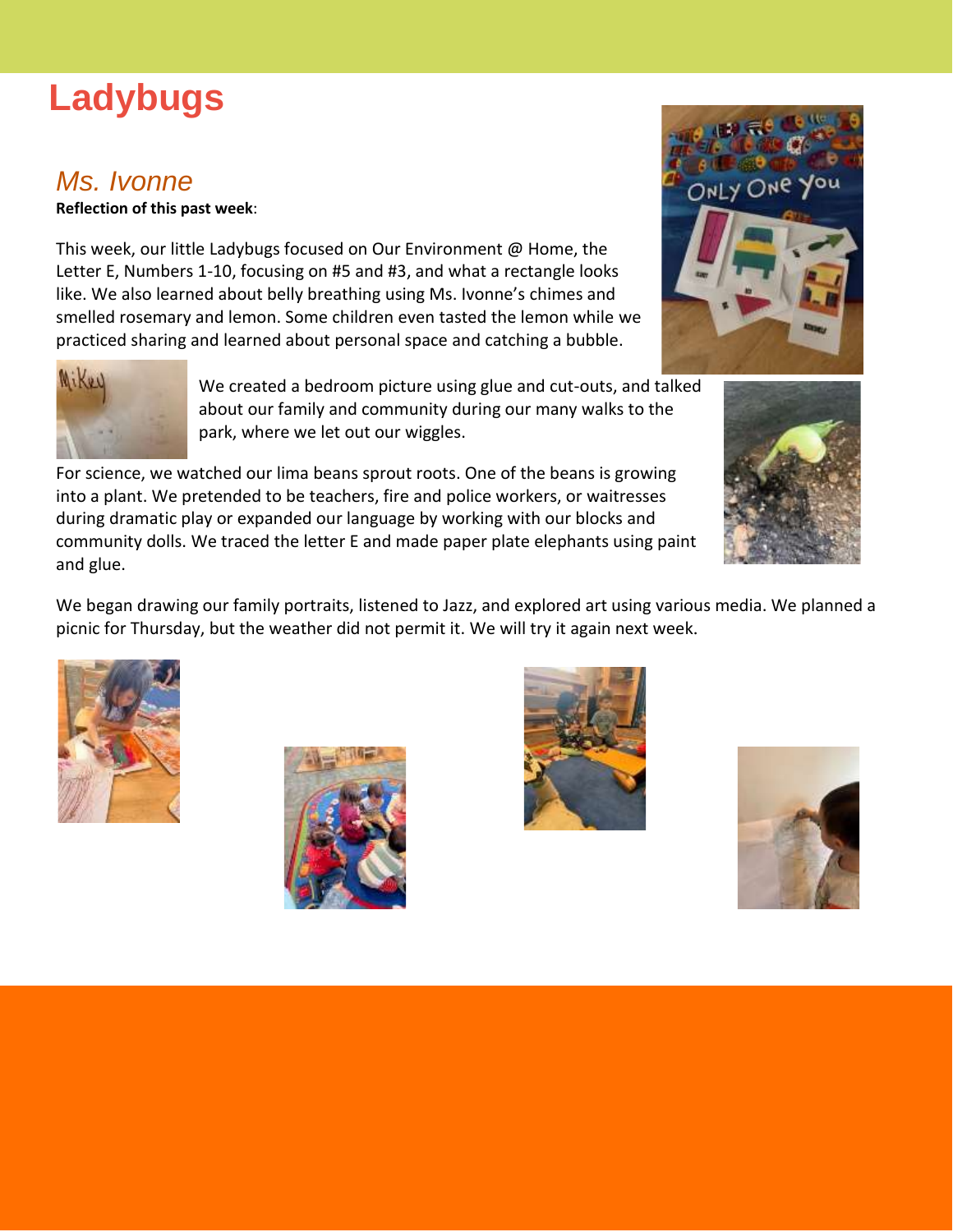## **Dragonfly**

## *Ms. Geraldine*



This week in the Dragonfly classroom, the children had lots of fun. We introduced the letter P in language. We talked about the planet, Pluto. We used styrofoam balls and colored popsicle sticks to paint our planet for the sensory lesson. Our math lesson was fun.



We used different shaped wooden blocks and stacked them five high. Our infants got to sit together and socialize using musical instruments. The weather was nice, so we got to take a trip to the park. We had a wonderful week. Have a great Memorial Day weekend.







#### **Have a great week!**